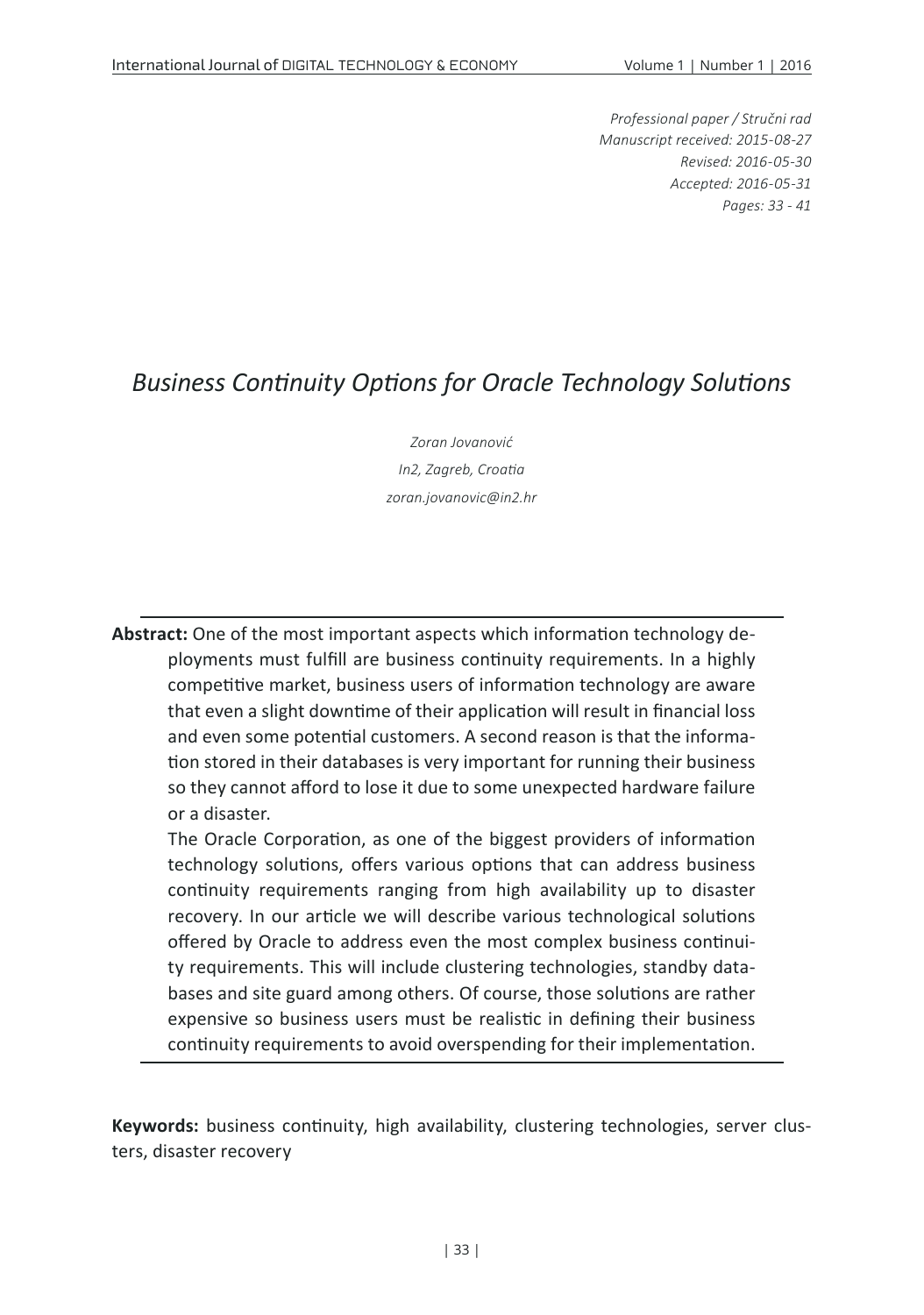# INTRODUCTION

Information technology today has a crucial role in the business process regardless of the industry sector in which a particular company operates. If developed and implemented successfully it can help businesses to stay competitive on the market. Many applications that companies are using are critical so it is very important to ensure business continuity for them. Any downtime that those applications incur can result in a serious loss of income and even in a loss in customer loyalty and confidentiality, and consequently, they try to employ every available technology solution for ensuring business continuity. It is also very important to protect information stored in their information systems from loss due to a hardware failure or disaster because this loss will have very negative consequences. Providers of information technology solutions are trying to address these requirements for business continuity and data protection by developing and offering technology solutions for those problems.

To implement business continuity solution it is normal practice to configure your information system to consist of minimum two geographically dispersed sites: primary site and disaster recovery site. Primary site contains all the necessary hardware and software components to establish high available environment for business critical applications. The idea behind this concept is to implement redundant components so that there is no single point of failure. This means that any single hardware failure will be transparent for the users of business critical applications and they will be able to continue using them without interruption. With advances in the development of hardware components, there are more and more components that are »hot pluggable«, which means that the replacement of failed component can be done on the fly without interruption of system availability. The principle of redundant hardware components can be extended, if necessary, to include multiple redundant components of the same type thus enabling the system to survive multiple simultaneous hardware failures. The level of redundancy implemented depends on the high availability requirements that business owners define.

Software solutions also support high availability requirements and they can be implemented in various configurations like: active-active, active-passive, load balancing, and failover. So those solutions can fulfill various high availability requirements.

The disaster recovery site is configured and prepared to take over the role of the primary site in the case that the primary site fails. The disaster recovery site must be configured on a geographically remote location from the primary site to minimize the chance that the disaster will impact both sites simultaneously.

The disaster recovery site must be synchronized with the primary site so that it must contain identical copies of applications and data as the primary site. There are various solutions available, both software and hardware, that can establish and maintain synchronization between the primary and the disaster recovery site. Such solutions ensure, among other things, that the transactions entered on the primary site will simultaneously be replicated to the disaster recovery site. This guarantees that no transaction will be lost in the case of a disaster. The same holds also for the applications. Various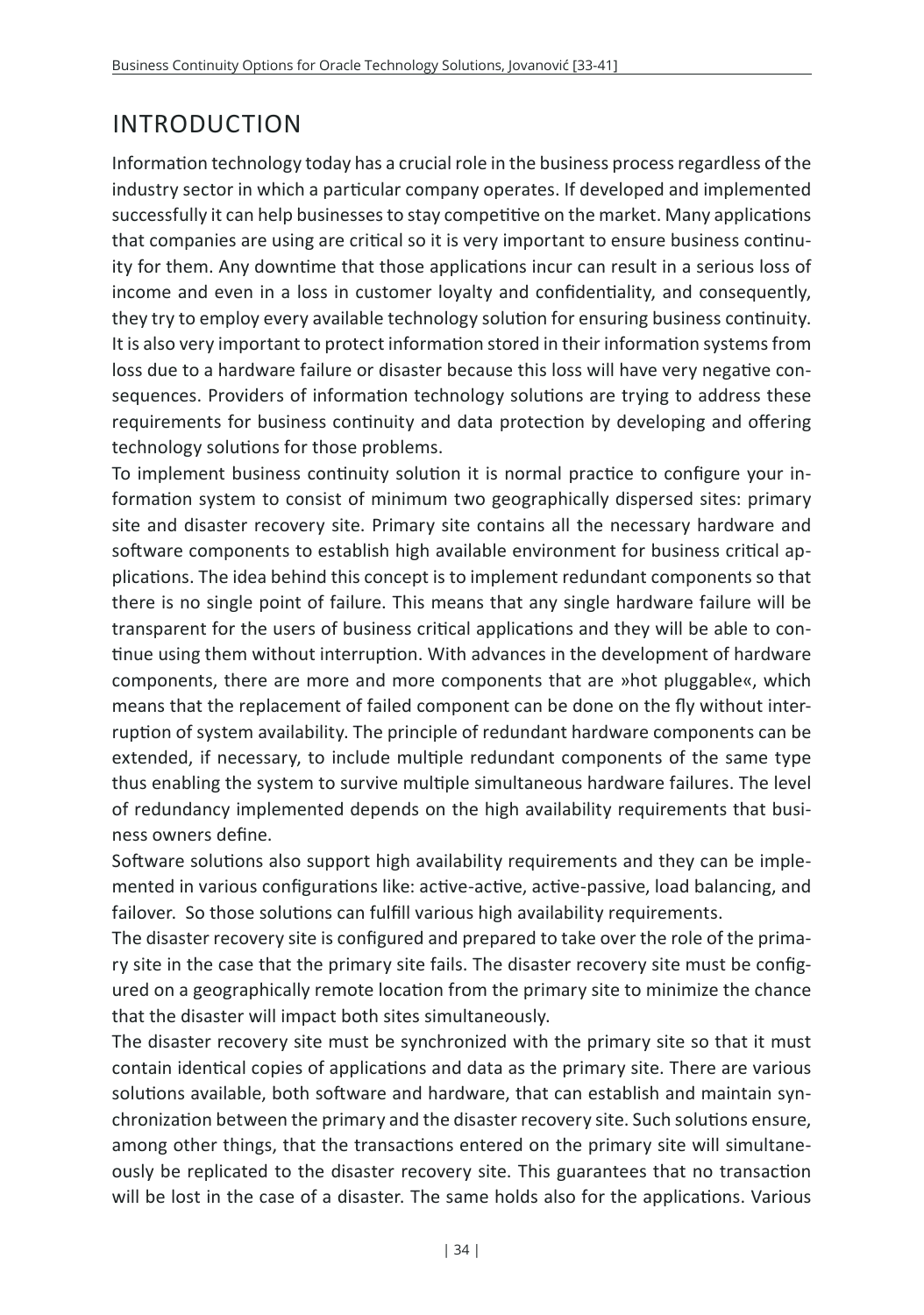synchronization mechanisms can be implemented to replicate any change in application configuration to disaster recovery site. To be able to maintain the sync between primary and disaster recovery site it is necessary to establish reliable and high available communication link between them. With a latest development in communication technology that is no longer a problem so reliable and high available communications can be established throughout the world.

## ORACLE HIGH AVAILABILITY AND BUSINESS CONTINUITY SOLUTIONS

Modern applications are typically deployed in multi-tier architecture consisting of at least the following tiers: client, web, application and data. The following figure shows how this concept is implemented using Oracle technology products.

We can divide high availability solutions in two categories:

- local that protects single site and
- disaster recovery that takes over production role if the primary site is destroyed due to some disaster.

Oracle provides solutions for both types of high availability requirements.

#### *HIGH AVAILABILITY SOLUTION*

In next figure *Oracle Fusion Middleware Highly Available Deployment Topology (Typical*  Enterprise)<sup>1</sup> we can see the typical local high availability solution based on Oracle products [4]. In a web tier we can see two web hosts connected to hardware load balancer providing high availability achieved through the distribution client requests evenly to both web hosts. In the case if one of web hosts fails the second one will continue to service user requests with no interruption. For the web tier Oracle uses a HTTP server based on Apache HTTP server.

The application tier is based on Weblogic server. This server enables clustering so that active-active configurations can be established which provides high availability. In the above figure two application server machines are shown but additional machines can be configured to increase the capacity of the application tier. Such a configuration serves two purposes: high availability and load balancing to increase capacity to service user requests. If one of application server machines fails, the remaining machines will continue to service user requests, in most cases without interrupting current user sessions. On the other hand if application tier capacities become a performance bottleneck, we can improve performance by adding new machines in this tier. When we configure new machine it will start to service user requests using the load balancing mechanism that distributes user requests to any of the available machines.

In the data tier, database machines are clustered in the so-called Real Application Cluster (RAC) configuration. This configuration enables us to use multiple physical machines as a single logical database. RAC supports both high availability and load balancing.

<sup>1</sup> Please see https://docs.oracle.com/middleware/1213/core/ASHIA/img/ashia\_dt\_026.png for a detailed graphical rendition.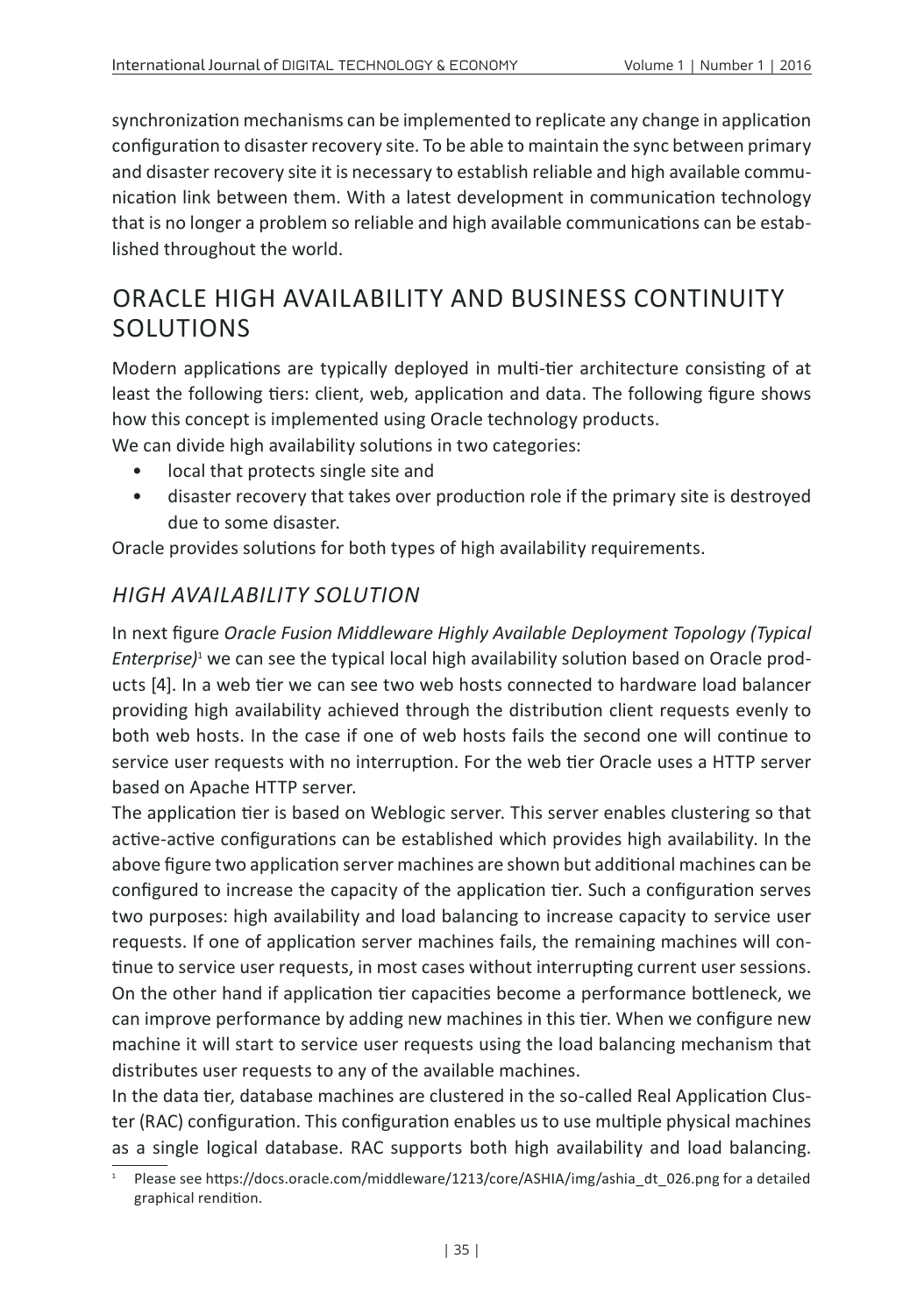It has mechanism that load balances user requests to access database evenly among available physical in a cluster. If one of the machines fails the remaining ones will continue to service user requests without interruption. In the most cases even user sessions will not be interrupted due to a feature called transparent application failover.

#### *DISASTER RECOVERY SOLUTION*

If we want to protect our applications from a disaster also it is necessary to configure disaster recovery site on a remote location and establish synchronization between primary and disaster recovery site in order to protect your applications and data from loss. Next figure *Production and Standby Sites for Oracle Fusion Middleware Disaster Recovery Topology<sup>2</sup>* shows Oracle solution for disaster recovery requirements [3]. Topology of the system on the disaster recovery site must be the same as it is on the primary site containing web, application and data tiers. Regarding system capacity disaster recovery site can have asymmetric or symmetric topology. If the topology is symmetric that means that the recovery site is an exact copy of primary site in terms of the number of servers and their capacities (processor, memory, disk space, network). This arrangement guarantees that disaster recovery site will be able to service the same user load as primary site with the same performance. On the other hand it is also possible to configure the disaster recovery site with an asymmetric arrangement in which case this site has fewer servers with smaller capacities than primary site. Such a configuration is cheaper and enables you to use the disaster recovery site only for a smaller user load using only a minimal set of most critical application functionalities.

To synchronize contents of primary and disaster recovery site two methods are used. Oracle Fusion Middleware binary, configuration and metadata files are synchronized using storage replication technologies. To synchronize primary and standby Oracle databases Oracle Data Guard is used.

Hosts on both sites have mount points defined to be able to access shared storage system. Oracle Fusion Middleware components are installed on shared storage from only one site. Contents of this shared storage is automatically synchronized to the second site with storage replication. So there is no need to install Fusion Middleware components on a second site. Synchronizing of both shared storages can be scheduled at specified intervals.

Oracle databases are created and configured on shared storage that is attached to currently active site. Databases are configured for both Fusion Middleware repositories and applications data. For each database on currently active site a standby database is created on standby, passive site. During initial configuration standby database is created as an exact copy of its associate primary database. After initial configuration, Oracle Data Guard is configured and used to replicate all transactions (data changes) from primary to standby database so that they remain in sync. Standby database is in a recov-

<sup>2</sup> Please see https://docs.oracle.com/middleware/1213/core/ASDRG/img/asdrg\_dt\_023.gif for a detailed graphical rendition.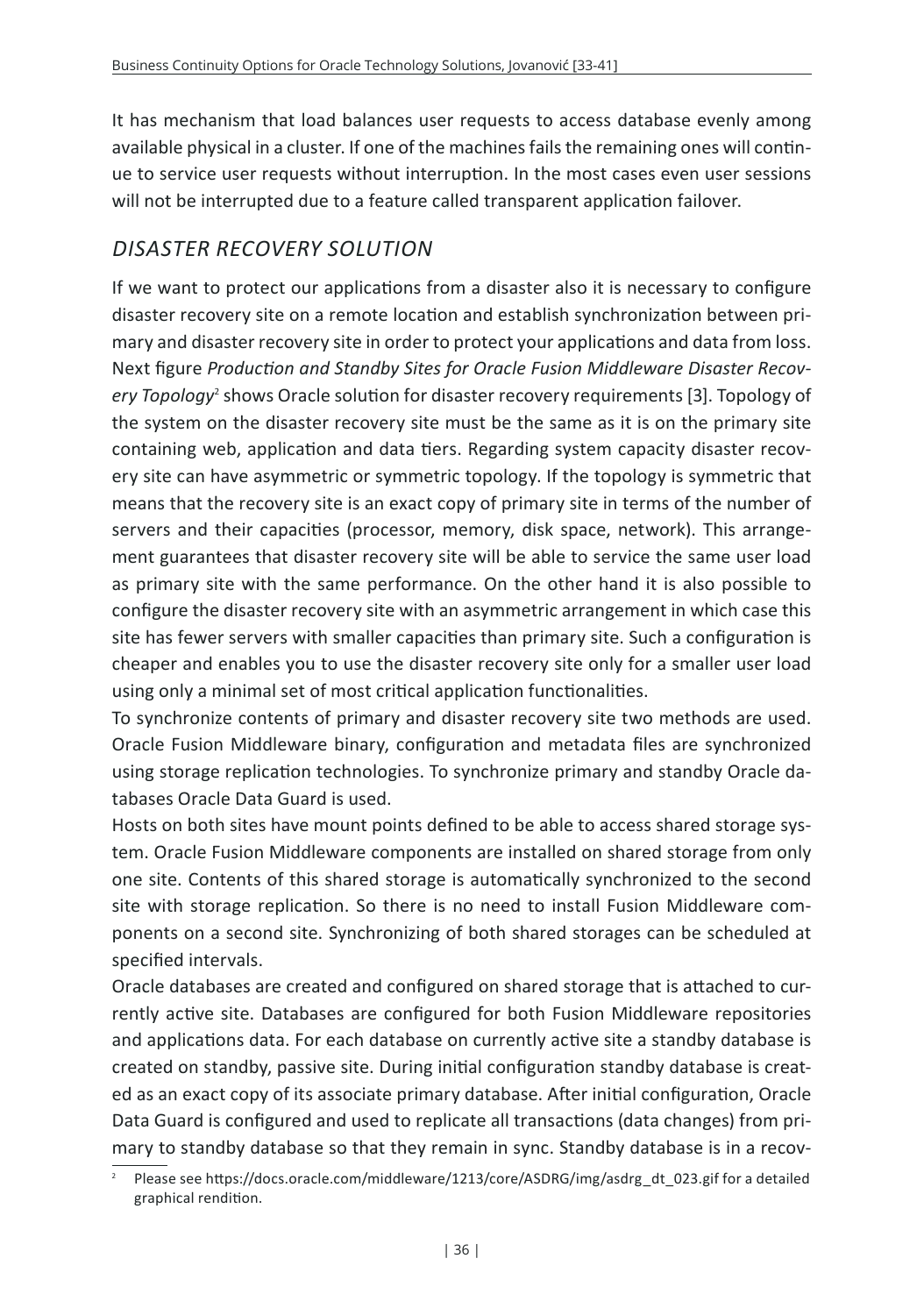ery mode waiting to receive transactions from a primary database and apply them. It cannot be accessed by users.

In normal situation only one site is running and active while second standby site is in passive mode. User requests (selects and transactions) are automatically routed to active site.

When there is a failure or planned outage of the production site, perform the following steps to enable the standby site to assume the production role in the topology:

- 1. Stop the replication from the production site to the standby site (when a failure occurs, replication may have already been stopped due to the failure).
- 2. Perform a failover or switchover of the Oracle databases using Oracle Data Guard.
- 3. Start the services and applications on the standby site.
- 4. Use a global load balancer to reroute user requests to the standby site. At this point, the standby site has assumed the production role.

This describes switchover to disaster recovery site when it is performed manually. But it is also possible to automate this switchover by using Oracle Site Guard.

### *ORACLE SITE GUARD*

The Oracle Site Guard [1] is a disaster-recovery solution that enables administrators to automate complete site switchover or failover. It is a part of the Oracle Enterprise Manager Cloud Control management console that manages the different Oracle products. See figure *Primary (Production) and Standby Site for Oracle Fusion Middleware Disaster Recovery Topology Managed by Enterprise Manager Cloud Control*<sup>3</sup>

Oracle Site Guard orchestrates the coordinated failover of Oracle Fusion Middleware, Oracle Fusion Applications, and Oracle Databases. It is also extensible to include other data center software components.

Oracle Site Guard integrates with underlying replication mechanisms that synchronize primary and standby environments and protect mission critical data. It comes with a built-in support for Oracle Data Guard for Oracle database and also supports other storage replication technologies.

Oracle Data Guard simplifies disaster recovery operations because failover or switchover to disaster recovery site can be performed automatically. We can configure and test automatic procedures for various disaster scenarios and test them before real disaster occurs. This eliminates human errors that can occur in a case of a real disaster and minimize disaster recovery time. Site Guard is a part of Oracle Enterprise Manager Cloud Control management console and uses monitoring information that this console provides to detect various disaster situations and activate appropriate automatic procedure for failover to disaster recovery site.

A site is a logical grouping of software components and associated hardware that run one or more user applications. Oracle Site Guard uses the Enterprise Manager Cloud

<sup>3</sup> Please see https://docs.oracle.com/cd/E24628\_01/server.12 1/e52894/img/topology\_diagram\_sg.gif for a detailed graphical rendition.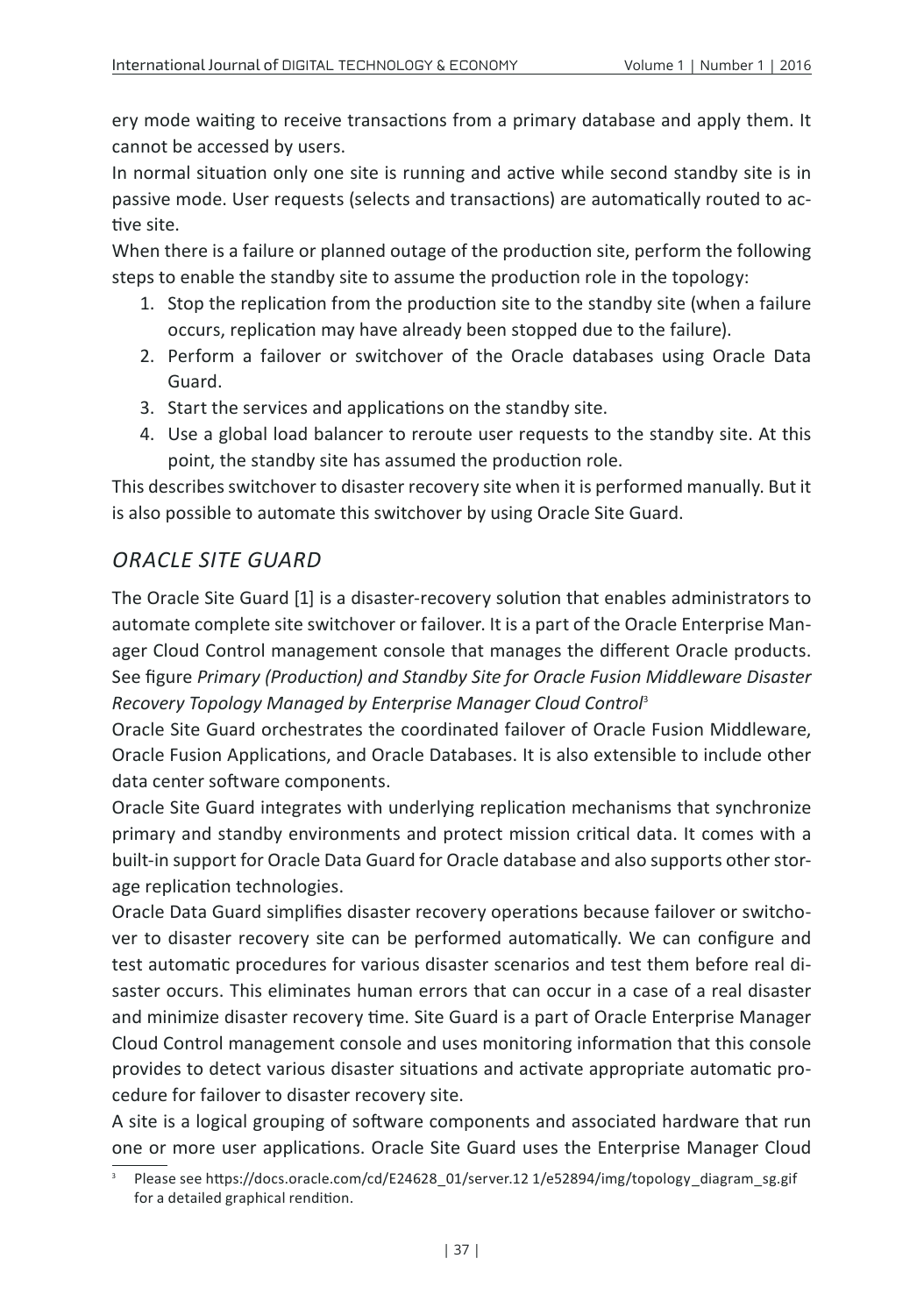Control generic system target to represent a site. Every site, whether primary or standby, is represented as a Generic System, which is a collection of other target types, such as Oracle Database and Oracle Fusion Middleware Domain. Oracle Site Guard only supports Enterprise Manager deployments where both primary and standby sites are managed by the same Enterprise Manager Cloud Control deployment.

#### *ORACLE DATA GUARD*

Oracle database supports the creation of a standby database on the disaster recovery site. This database can be either a physical copy of a primary database or a logical copy of a part of primary database. The Data Guard [5] enables synchronization between primary and standby database offering various protection levels. The highest protection level is the maximum protection that ensures that each transaction committed in the primary database will also be committed simultaneously in the standby database. This guarantees that there will be no loss of committed transactions in a case of any hardware failure or even a disaster.



**Figure 1:** *Oracle Data Guard Architecture.*

Data Guard is configured to read transactions from redo log files in a primary database, transfers them to standby server and commits transactions in standby database. This mechanism is automatic and it requires reliable and high available communication link between the primary and the standby database. The standby database can be in read only or open mode. Standby database can be in open mode only if Active Data Guard is implemented. So it is even possible to enter transactions in a standby database. Data Guard also supports bidirectional synchronization.

In the case of a disaster or planned maintenance on a primary site, Data Guard can perform switchover in which databases exchange roles: primary database is demoted to the standby role and the standby database is promoted to a primary database role. In the case of a disaster it will not be able to perform switchover but only failover. In this case, the primary database is unavailable due to a disaster and a standby database becomes primary and starts servicing production users.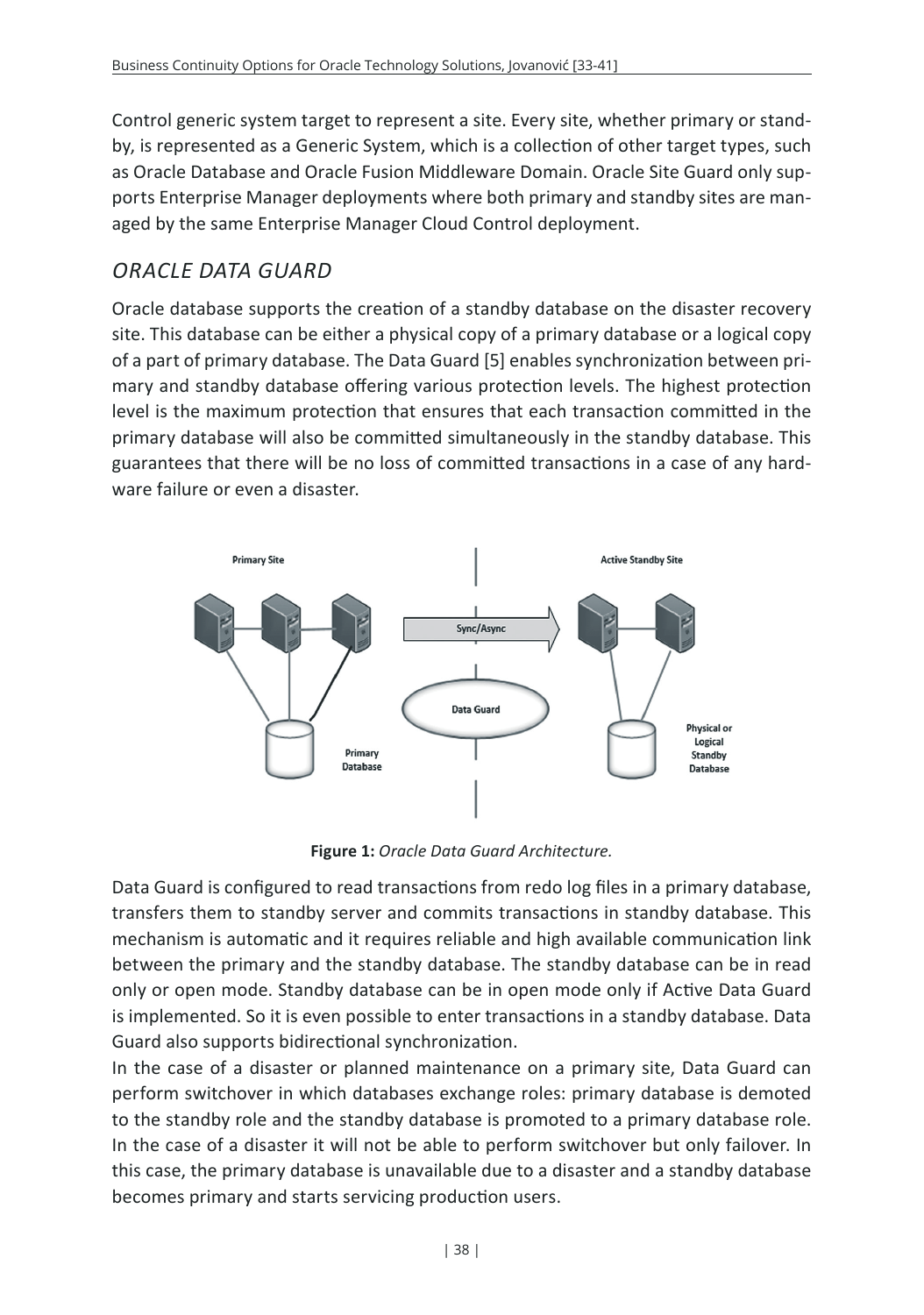### *ORACLE REAL APPLICATION CLUSTER DATABASE*

Oracle database supports the clustering of physical database servers in a Real Application Clusters (RAC) configuration so that all physical database servers can be used and managed as a single logical database [2]. RAC architecture is presented in the following figure. Three physical database servers with instances 1, 2 and 3 are configured as a single RAC logical database. This configuration is totally transparent to the end users and they access it as if it is a single physical database. Benefits of this configuration are high availability and scalability. RAC database load balances user requests among available physical servers so that they are equally loaded. Servers are connected with heartbeat interconnectors that are used to exchange load and availability information. This feature enables scalability because we can add servers to this configuration thus increasing its capacity to service user requests.



**Figure 2:** *Oracle Real Application Clusters database architecture.*

High availability is also supported so that in case if one server fails the other surviving servers will continue to service user requests without interruption. In the most cases server failure will be transparent to the currently connected users because their existing sessions will be rerouted to other servers in a configuration without interruption. This feature is called Transparent Application Failover. RAC database can also increase performance because it is using so called cache fusion mechanism. This mechanism configures memory caches on each server into one big logical memory cache. When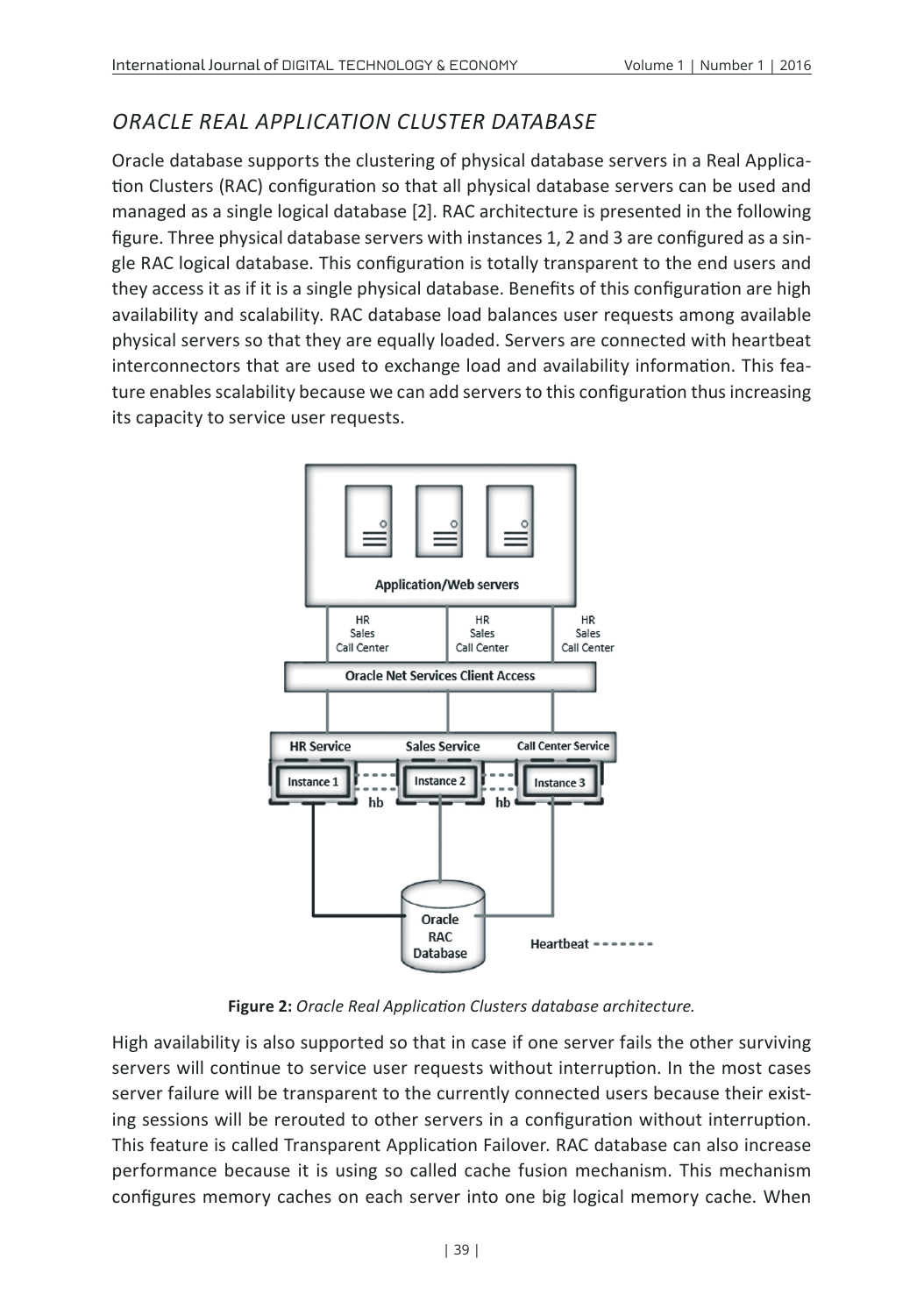user tries to access some data from database Oracle server process will first try to find requested data in physical memory caches of all servers. Only if required data is not found in those caches will Oracle access data on disk storage. This mechanism improves performance simply because memory access is orders of magnitude faster than disk access. So in this configuration number of disk accesses is reduced.

# DEFINING HIGH AVAILABILITY REQUIREMENTS

Technology offers various solutions for high availability requirements and the more demanding requirements are the higher will be the price for technology solution to implement them. So we must be realistic in our requirements in order to optimize cost of our technology solution. Very often people tend to say that they want to have a solution that will totally protect them in all situations. But when you present them a price for such a solution they start to reduce their expectations to more realistic levels. In order to define your high availability requirements it is necessary to analyze the fol-

lowing issues:

- Business Impact Analysis
- Cost of Downtime
- Recovery Time Objective
- Recovery Point Objective
- Manageability Goal
- Total Cost of Ownership and Return on Investment

With business impact analysis we must categorize our applications in relation to the severity of impact of their outage. There are typically a small number of mission critical applications whose outage can have severe impact on the whole business. For them we must provide a higher level of protection. As a result of this analysis we must establish several categories of applications based on their criticality level for our business. For each of those categories we will then implement different high availability solutions. For some category we will not implement any high availability solution because their longer term unavailability is not business critical.

It is also important to determine the cost of the downtime for each of the applications or their categories. Obviously we will acquire more expensive and feature rich high availability solutions for applications whose downtime will cause a higher financial loss. We must also be aware that there are some business-critical applications whose downtime can cause loss of our whole business and market position.

The next important factor to consider is the recovery time objective (RTO). With this factor we define maximum allowed time of downtime that is available to recover and repair our system. RTO will obviously be shorter for mission critical application. For a shorter RTO it is also necessary to implement more expensive high availability solutions that are able to restore and recover the system in a very short time.

With recovery point objective (RPO) we define maximum amount of data that we can lose in our application without serious consequences. For business critical applications